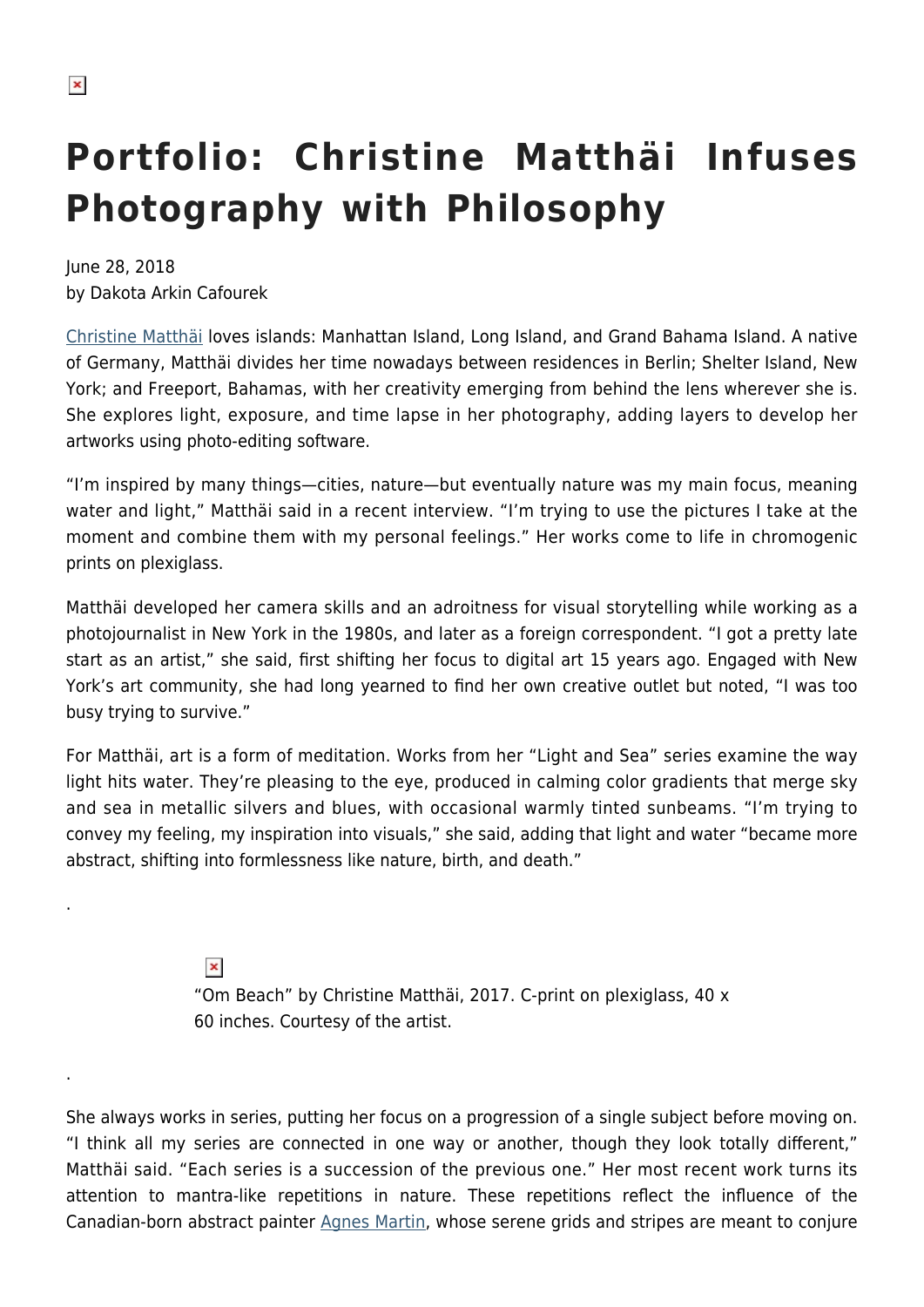a positive experience. "I'm a lover of philosophy," Matthäi said, "and while on this planet I am trying as much as I can with spare tools to find the secrets of nature and purpose of life."

Abstracting nature's intrinsic patterns and messages is prevalent in her series, "Echos," in which Matthäi's extraction of light on water resonates like a graph of sound waves. Interested in sacred spaces, Matthäi's research led her to the philosophical concept of the "labyrinth": a complex network meant to be followed from left to right. The labyrinth's centerpoint symbolizes the clearing of the being, and exiting at the right, the strengthened mind. As her work tends to reflect her own journey, her "Sacred Path" series presents evocative maze-like patterns, drawing the viewer into what Matthäi refers to as her "quest to quiet the mind and open the soul."

> $\pmb{\times}$ "Sacred Path II" by Christine Matthäi, 2017. C-print on plexiglass, 40 x 40 inches. Courtesy of the artist.

Life's big questions beckon Matthäi in her current series, "Architecture of Sound." In it, she sets out to examine the universe in terms of frequency, energy, and vibration. In Shelter Island and the Bahamas, she said, "I started with photographing sand patterns which had been arranged by the wind or water and have different sound patterns." Referencing the conceptual Solfeggio six-tone frequency scale, each piece in the "Architecture of Sound" series depicts one of these Hz frequencies. Working from the assumption that everything in the universe has been formed by sound, Matthai said she is exploring the spiritual implications of sound in this series.

> $\pmb{\times}$ "RE 417 Hz Undoing Situations and Facilitating Change" by Christine Matthäi, 2018. C-print on plexiglass, 50 x 50 inches. Courtesy of the artist.

Dakota Arkin Cafourek of Hamptons Art Hub followed up with Christine Matthäi via email to further explore her current series, "Architecture of Sound."

### **DAC: What is your inspiration for your art?**

.

.

.

.

**CM:** My inspiration derives from the Latin inspiratus, "to breathe in." It also refers to an influence on a person from a divine entity or force that gives an idea, the desire to create something that arouses the mind. The source of my artistic energy and creativity often arises from a certain discomfort or disequilibrium—a state of inner tension that calls for balance. My "Light and Sea"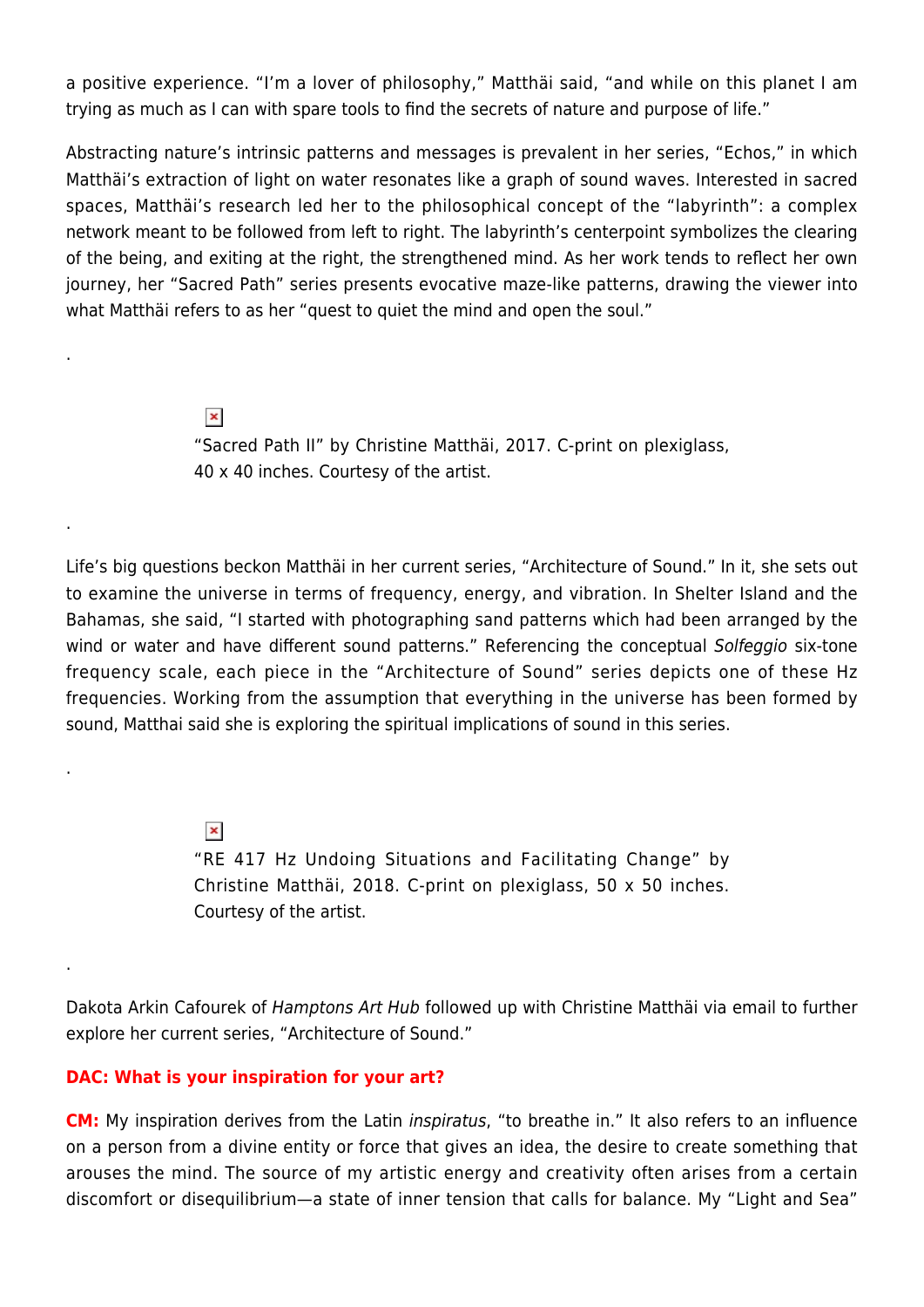series, for example, was mostly created and inspired by the East End of Long Island's beautiful shorelines and extraordinary light conditions working their magic as healing agents. After many years being part of a cacophonous city life, I found that living in nature close to the sea balanced my mind and spirit.

> $\pmb{\times}$ "Silence" by Christine Matthäi, 2016. C-print on plexiglass, 40 x 60 inches. Courtesy of the artist.

Using my camera as a tool, I capture the poetic dimensions of my immediate surroundings. Then, I digitally create abstract meditative images with the intention of helping the viewer lose their sense of time and place. Each of my series is a continuation of the previous one. They are all connected through my inner quest of seeking the core of our existence.

My series, "Sacred Path" and "Architecture of Sound" were inspired by my studies of ancient symbols and historical imprints, the forgotten knowledge of our ancestors. My inspiration is fueled by trying to discover the meaning of life, if there is any, and uncovering the secrets of nature that we are part of.

> $\pmb{\times}$ "SOL 852 Hz The Return to Spiritual Order" by Christine Matthäi, 2018. C-print on plexiglass, 50 x 50 inches. Courtesy of the artist.

### **DAC: Why digital art and photography versus another medium?**

**CM:** I like the camera as my artistic tool of choice because it captures moments in time already gone, and the computer to further work on and finalize the images. There is an instant gratification, convenience, and cost efficiency in working with digital techniques. I can take as many pictures as I want with enough chip memory, which can be used over again. Also, with the camera and computer, I travel lightly with no need for a darkroom and chemicals.

### **DAC: How did this series begin?**

.

.

.

.

**CM:** The "Architecture of Sound" series developed from my previous series, "Sacred Path," as a natural evolution in my spiritual growth. I am curious about the secrets of the universe, our existence as part of the all, and the meaning of god. Quoting Nikola Tesla, who pointed out that if we want to find the secrets of the universe, we should think in terms of energy, frequency, and vibration, I was led me to the exploration of Cymatics. Cymatics is explained as the study of visible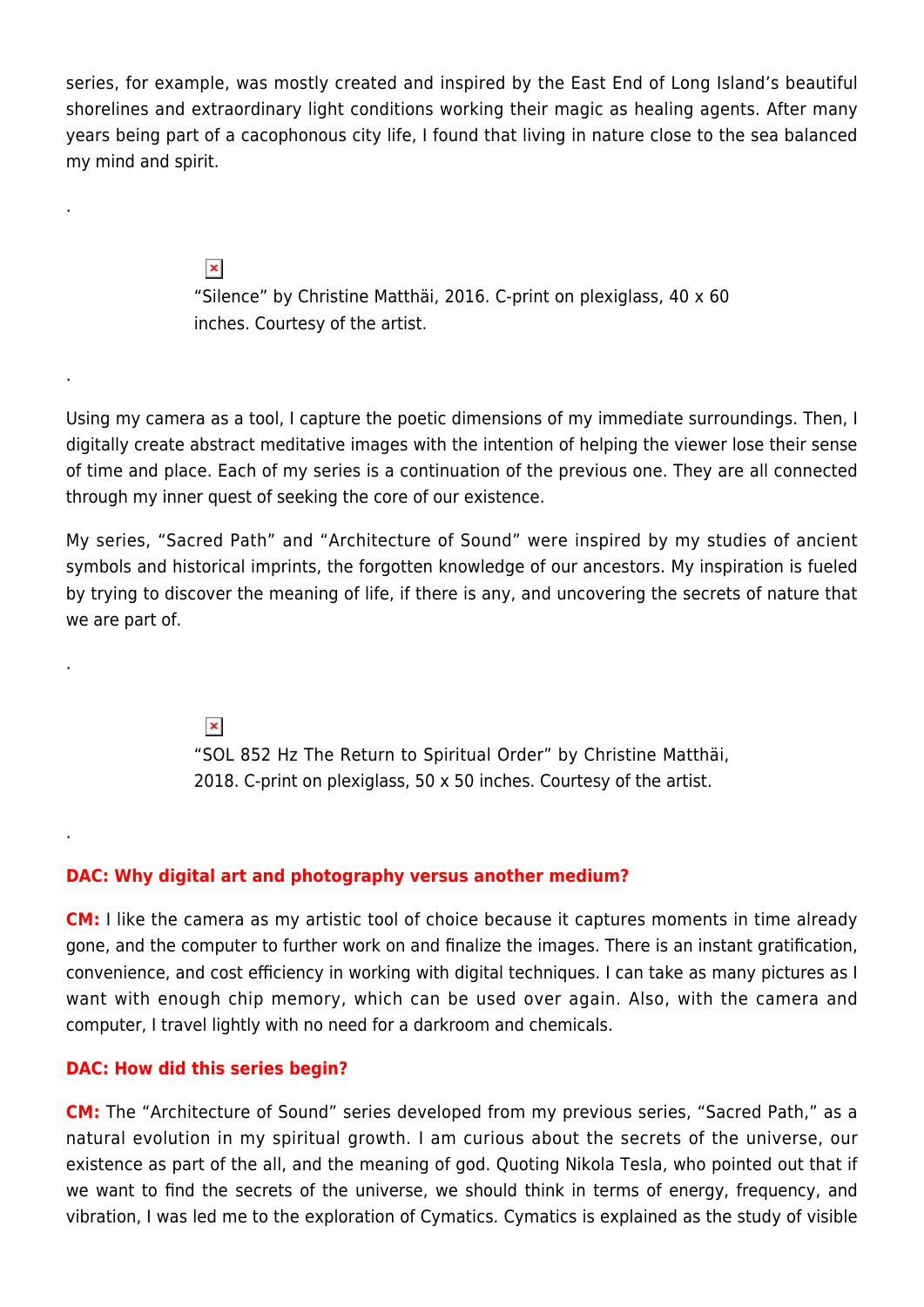sound vibrations and shows the transformational nature of sound and matter, and how sound affects us. With the "Architecture of Sound" images, I am trying to establish a bridge connecting the visual to the ancient Solfeggio frequencies, which consist of a six-tone scale. Each tone carries different meanings and healing properties, meant to balance the cells in our body.

> $\pmb{\times}$ "Sacred Path V" by Christine Matthäi, 2017. C-print on plexiglass, 40 x 40 inches. Courtesy of the artist.

It is also believed that the Solfeggio frequencies and their healing power correlate to our chakras, which, according to Eastern spiritual teachings, channel the vital energy in the human body. Each piece in "Architecture of Sound" is composed of several layers, involving photography, typography, and digital processing. The initial layer, symbolic of the natural world, consists of photographed sand patterns, created by wind and water. On the next layer, these images are inscribed with circles of mantra-like repetitive numbers of the frequencies of the musical tones and their spiritual implications. The final layer consists of digitally altered images of sun rays, which unify all the underlying elements in a square geometric form, which represents the four elements of water, fire, earth, and air. The circle of inscription represents infinity. The color of each piece is meant to correspond to the color of one of the chakras.

## **DAC: How did making this body of work impact you as an artist?**

**CM:** These images in "Architecture of Sound" are a work in progress and will hopefully at some point turn into three-dimensional pieces with touch sound frequencies. So far, the images are the result of an inner dialogue between matter and spirit. By exploring the ancient forgotten knowledge of our ancestors, I was brought closer to the belief that god is sound. Sound is rotation, is vibration, is structure, is ornament. Sound is the invisible choreographer behind the dance of life.

### **DAC: Do you have a favorite piece?**

.

.

.

**CM:** The "Architecture of Sound" series works together as a body of work. But, because of its implication, I like the 528 Hz frequency piece. The 528 Hz frequency is believed to be central to the "musical mathematical matrix of creation." The LOVE frequency resonates in the heart and everything else.

> $\pmb{\times}$ "MI 528 Hz Transformation and Miracles" by Christine Matthäi, 2018. C-print on plexiglass, 50 x 50 inches. Courtesy of the artist.